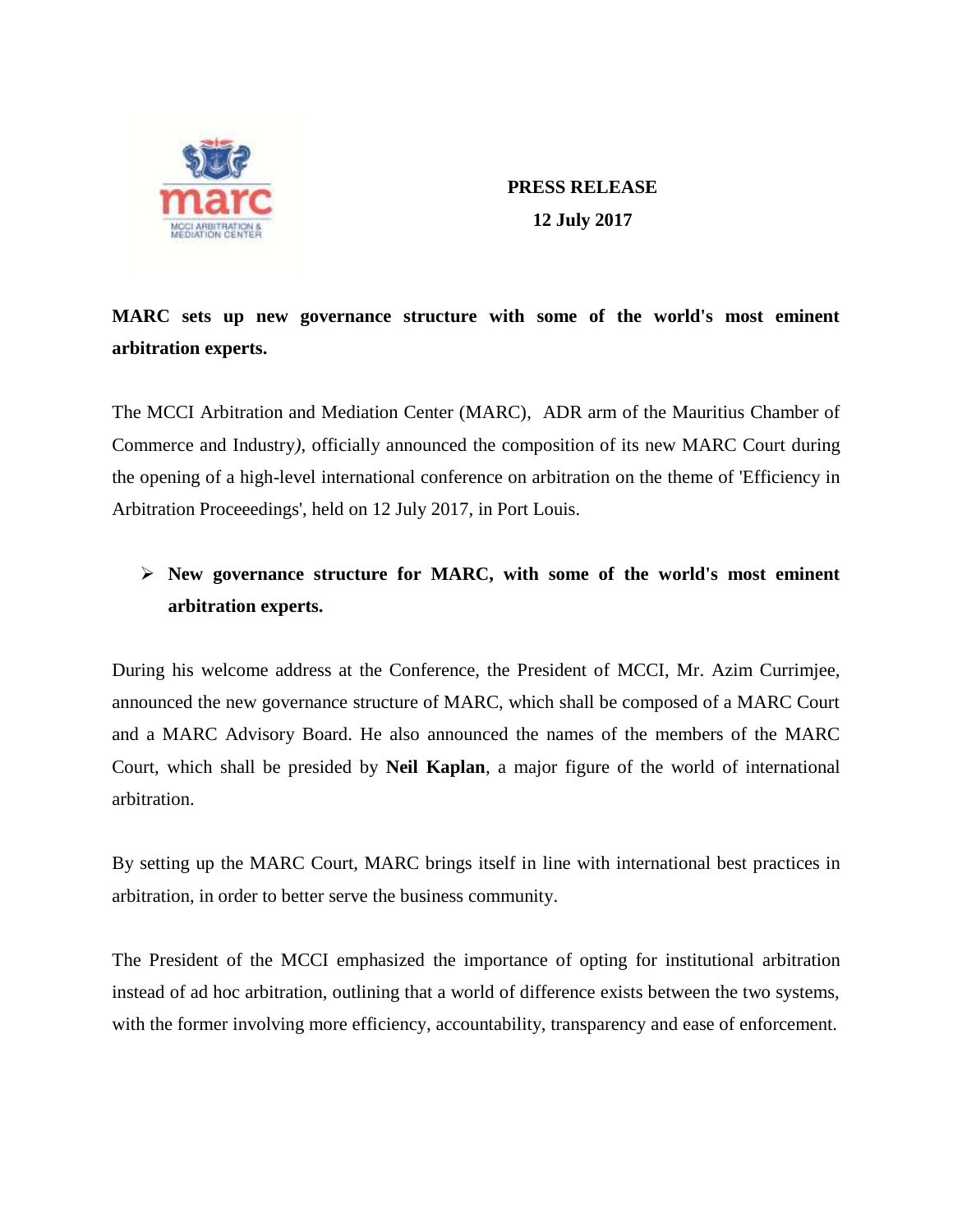He also highlighted the important role of an arbitration institution such as MARC: *'Arbitration is private justice, and as an arbitration institution, our responsibility is a significant one: to ensure that the right parameters are in place for arbitrations to take place as efficiently and as ethically as possible***.'**

The Attorney-General of Mauritius, Hon. Ravi Raj Yerrigadoo, guest speaker during the opening of the Conference, congratulated MCCI and MARC on this initiative: *'We would like to seize the present opportunity to congratulate MARC for contributing to place our country as an attractive venue for Arbitration in the region. The adoption of a new governance structure for MARC with leading eminent experts in the field of international arbitration headed by Mr. Neil Kaplan will surely comfort MARC position as a prime Arbitration Centre delivering services of high international standards*, ' he said, reiterating his assurances that Government will give its full support to the promotion of arbitration in Mauritius.

## **Members of the MARC Court**

The MARC Court's tasks will include *prima facie* decisions on MARC's jurisdiction to accept a case, decisions as to the number or appointment of arbitrators in the absence of agreement between the parties, decisions on challenges raised against arbitrators and decisions on other issues related to procedure.

The members of the MARC Court are:

## **Neil Kaplan, President**

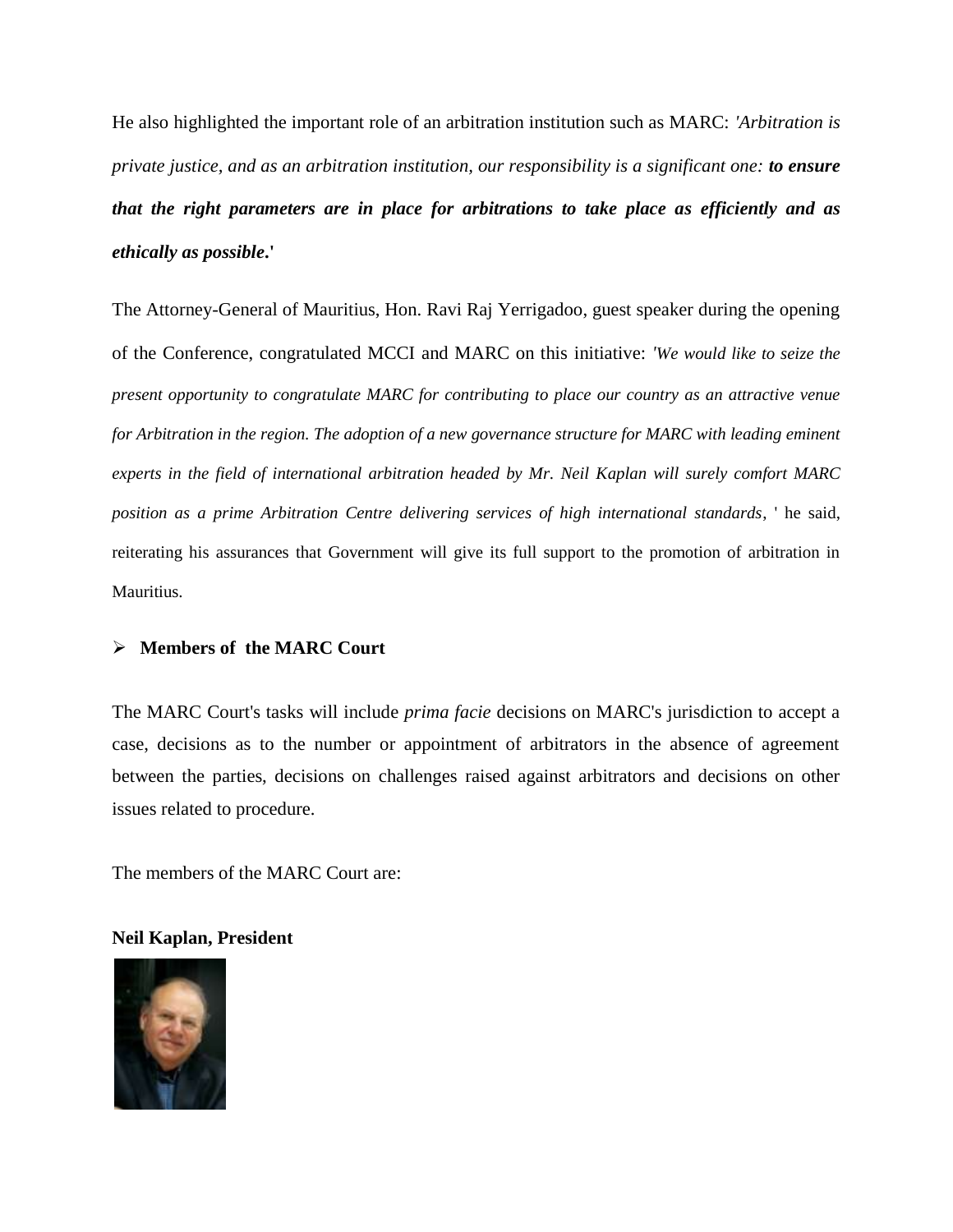Mr. Neil Kaplan CBE QC SBS has been a full-time practising arbitrator since 1995. During this period he has been involved in several hundred arbitrations as co-arbitrator, sole arbitrator or chairman. These arbitrations have included a wide range of commercial, infrastructure and investment disputes. Called to the Bar of England and Wales in 1965, Mr. Kaplan has practiced as a barrister, Principal Crown Counsel at the Hong Kong Attorney General's Chambers, and served as a Judge of the Supreme Court of Hong Kong in charge of the Construction and Arbitration List.

From 1991 to 2004, he was Chairman of the HKIAC, and in 1999 – 2000, he was President of the Chartered Institute of Arbitrators. Since 1995, he has been a Council Member and now Governing Board Member of the International Council of Commercial Arbitration. Between 2012 and 2016 Mr. Kaplan was also a Member of the ICC International Court of Arbitration. He is a Chartered Arbitrator and a Fellow of the Chartered Institute of Arbitrators, the Hong Kong Institute of Arbitrators, and the Singapore Institute of Arbitrators. He is a panelist of several other arbitral institutions including CIETAC. Since 2017 he has been the President of the Court of the Mauritius Chamber of Commerce and Industry Arbitration and Mediation Centre (MARC).

## **Aisha Abdallah**



Aisha Abdallah is the Head of the Litigation Department at Anjarwalla & Khanna and is based at the head office in Nairobi. She is dual qualified in Kenya and England and Wales and has over 16 years of experience in dispute resolution. Aisha's practice focuses on domestic and international arbitration, commercial litigation, anti-corruption, insolvency and disputes over land, the environment and natural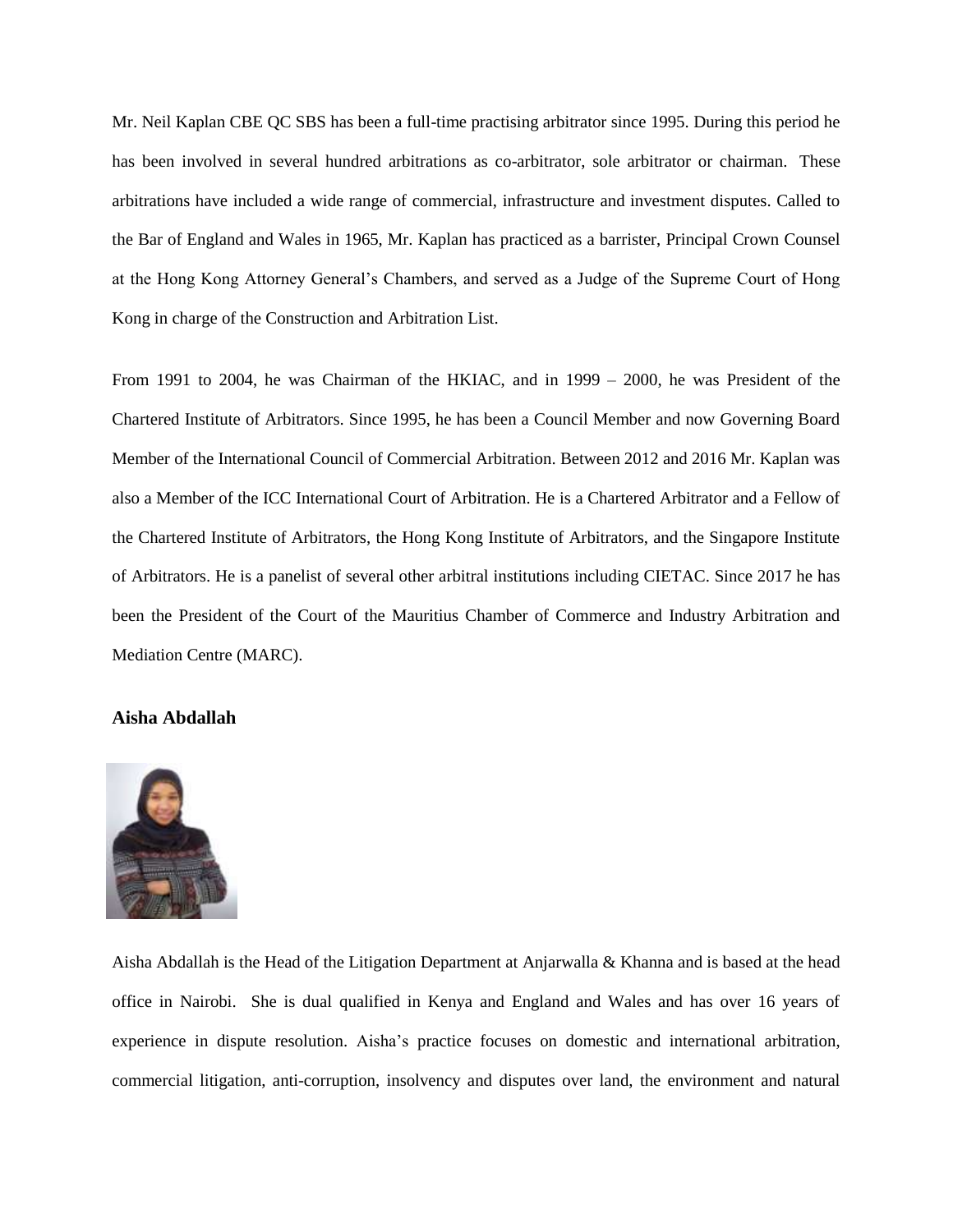resources. Much of her work involves cross border disputes. Aisha regularly writes and speaks on a wide range of contentious issues, including arbitration and anti-corruption. She is the co-author of the Kenyan chapter of the 6th, 7th and 8th editions of the International Arbitration Review.

## **Funke Adekoya**



Appointed Notary Public in 1986 and elevated to the rank of Senior Advocate of Nigeria (SAN) in 2001, Funke Adekoya, was nominated and voted as the Most Outstanding Female Legal Practitioner of the Year 2007 by Financial Standard Newspaper and Women Entrepreneurs African Network. As a litigator, she represents clients regularly before the Nigerian courts at all levels, and has provided expert opinions and appeared as an expert witness on Nigerian law issues before the courts of England, United States and Turkey. In the field of arbitration, she represents both local and transnational parties as counsel in both domestic and international arbitration proceedings within Nigeria and abroad and has acted in numerous disputes as either - party appointed Arbitrator, Sole Arbitrator and Presiding Arbitrator.

## **Makhdoom Ali Khan**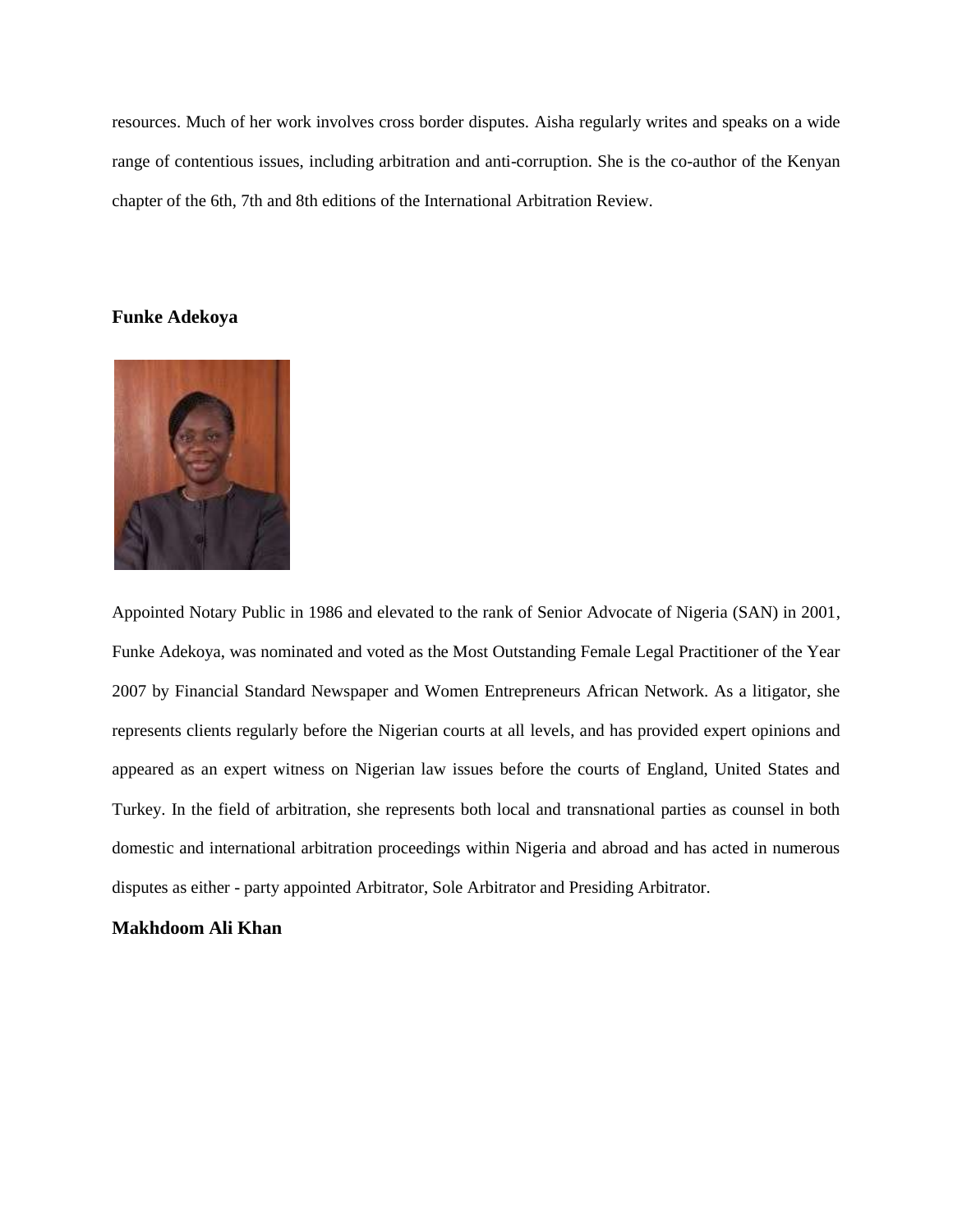

Makhdoom Ali Khan serves as Senior Counsel at Fazleghani Advocates. Mr. Ali Khan was the Attorney General of Pakistan during which time, he advised the Pakistani Government on all international arbitrations in which it was involved. He is a Senior Advocate of the Supreme Court of Pakistan, appearing in a large number of landmark cases, and he also appears before both domestic and international arbitral tribunals in commercial and investment disputes. He serves as a Director of American Arbitration Association. Mr. Ali Khan is the author of the Recognition and Enforcement Ordinance, by which the New York Convention was incorporated into the laws of Pakistan. He also authored the Arbitration Ordinance to implement the ICSID Convention.

#### **Matthieu de Boisséson**



Matthieu de Boisséson specializes in International Commercial Arbitration and International Litigation. He advises French and international companies in the fields of oil and gas, mining, construction, jointventures, government and defence contracts, distribution, telecom and high technologies, advertising, mergers & acquisitions and investments.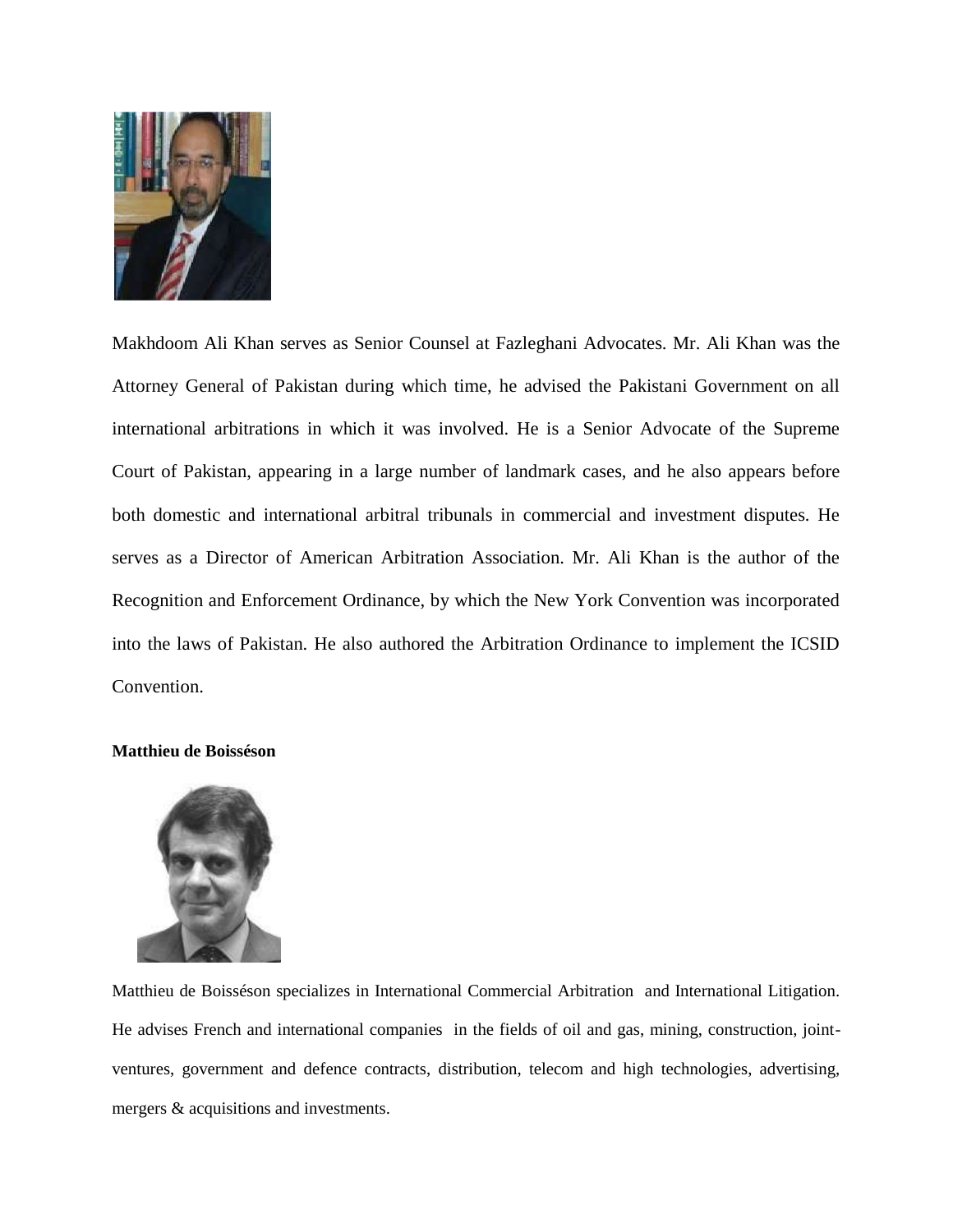## **Laurence Burger**



Laurence Burger's legal practice focuses mainly on international dispute resolution in investment and commercial arbitration. She has considerable experience representing parties in arbitral proceedings and has often been appointed to act as sole arbitrator, president or as a member of an arbitral tribunal. Laurence also advises a wide variety of clients in various economic fields such as banking and finance, oil and gas, defense, information technology, sports, telecoms, construction, pharmaceuticals, shipping and the food and beverage industry on issues of Swiss commercial law and corporations. A dual Swiss and US-trained lawyer, Laurence is located in Geneva, Switzerland.

## **Cheng-Yee Khong**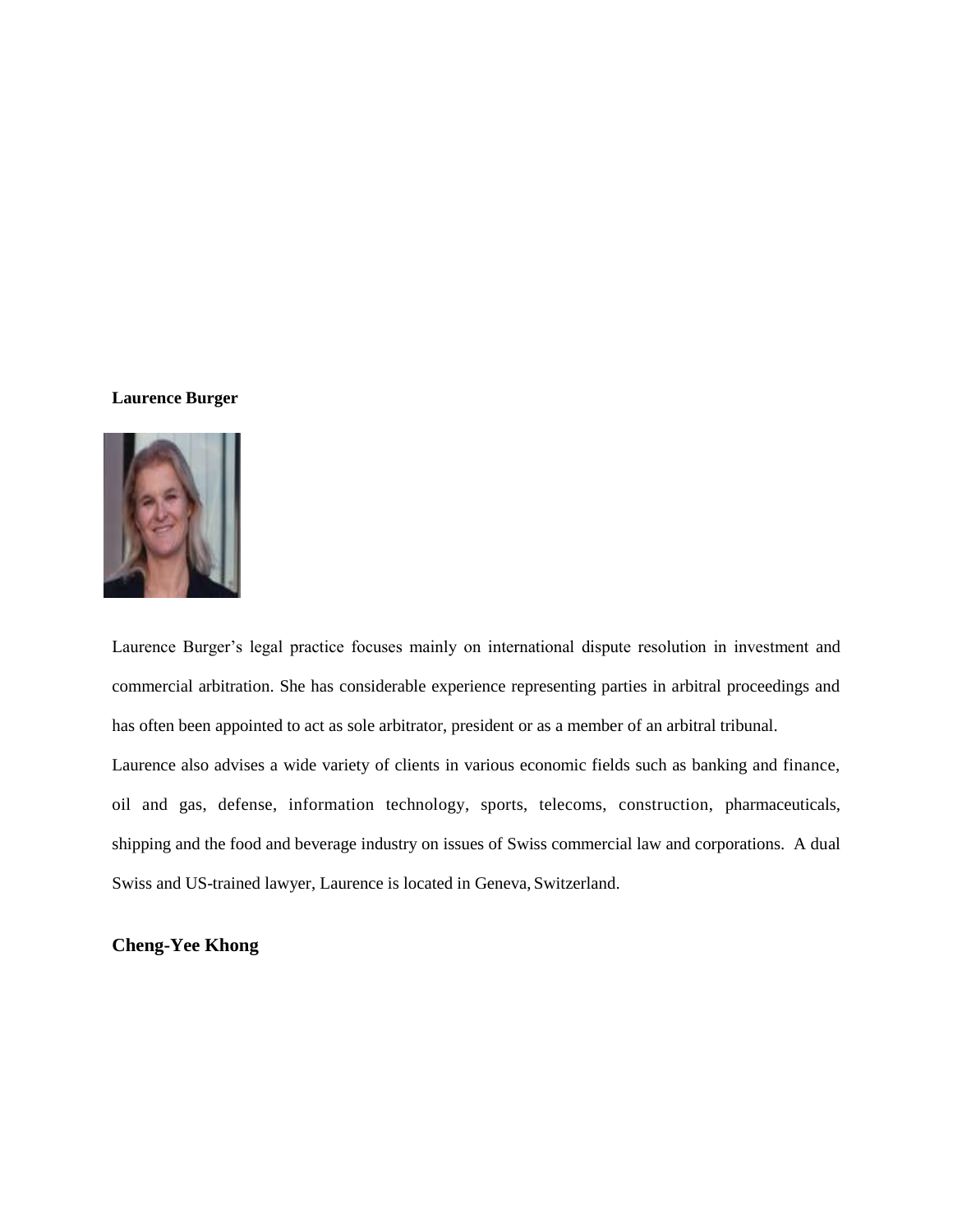

Cheng-Yee Khong specialises in international arbitration, having acted for parties at Freshfields Bruckhaus Deringer in Paris and administered arbitrations as the director and counsel of the Secretariat of the ICC International Court of Arbitration in Hong Kong. She is qualified to practise law in England and Wales as well as Malaysia. Her career to date spans Paris, Kuala Lumpur and Hong Kong. Cheng-Yee recently joined Allegiance Capital Partners, a third party funder based in Perth, Australia.

## **Achille Ngwanza**



Dr. Achille Ngwanza teaches arbitration law and petroleum and mining law in several European and African universities. Author of several publications, he is also a practitioner of ICC arbitration, OHADA arbitration and various other systems of African arbitrations.

## **Marike Paulsson**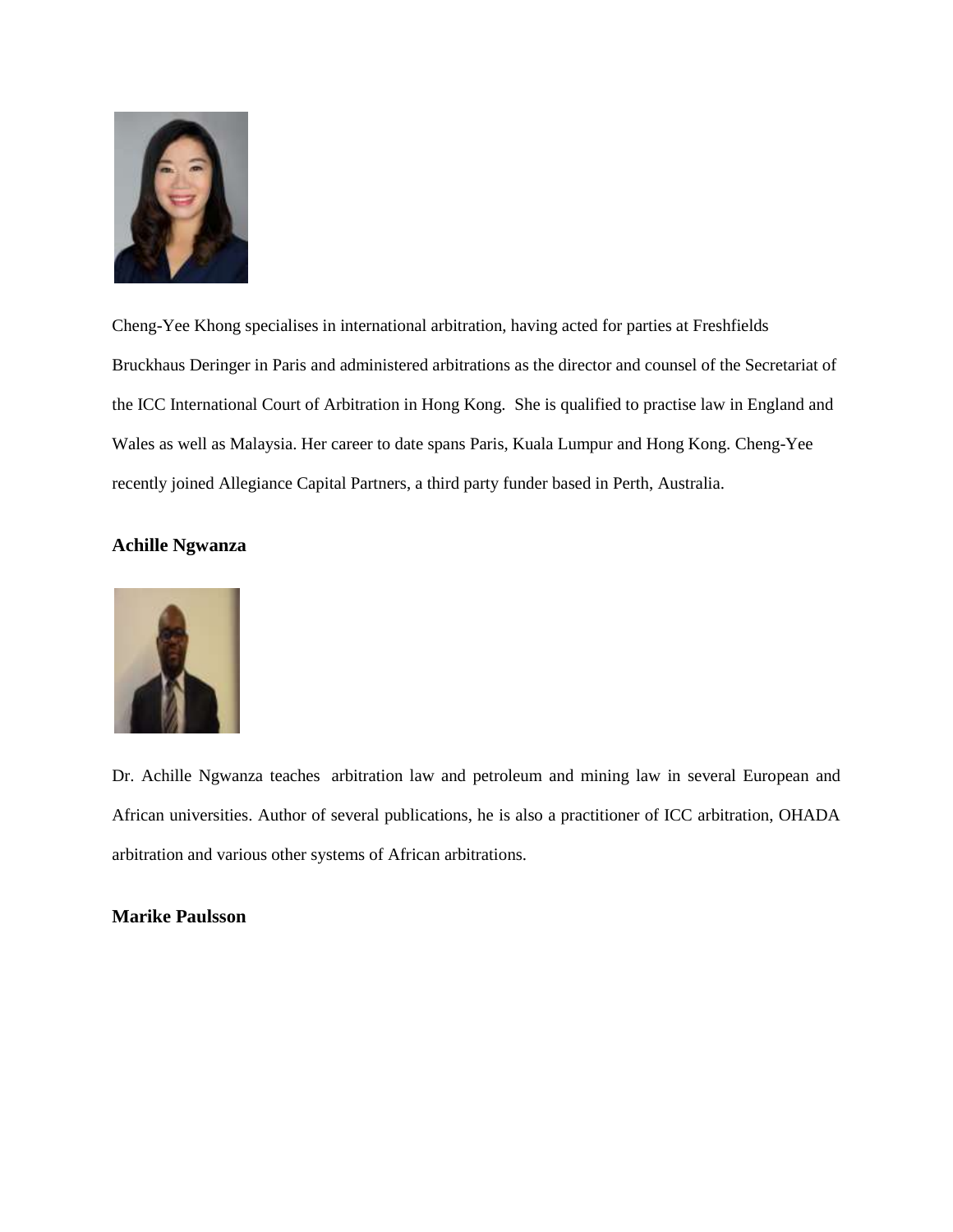

Marike Paulsson is the Director of the University of Miami School of Law's International Arbitration Institute and Lecturer in Law. Marike has over fourteen years of practice and academic experience in public international law, international arbitration and cross-border litigation. She teaches in the US, the Middle East, India, Latin America and Europe and publishes extensively in the field of international arbitration and public international law. She is a leading expert on the 1958 U.N. Convention on the Recognition and Enforcement of Foreign Arbitral Awards (The New York Convention). She has assisted in the drafting of numerous expert opinions on the Convention and acts as an expert witness herself. She has co-authored and edited the ICCA Guide on the New York Convention (International Council for Commercial Arbitration) and co-founded the ICCA NYC Roadshow for the purposes of which she familiarizes judges around the world with the application of the Convention in the national space. She is the author of "The 1958 New York Convention in Action". She is the vice president for North America of the Global Legal Institute for Peace and Conflict Resolution Centre of the University of Sao Paolo. Marike, a Dutch national, speaks five languages and has degrees from Leiden University, University of Miami and Sciences-Po Paris, and is a member (and past member) of the Dutch, Bahraini and Belgian Bar and is a Foreign Legal Consultant in the US.

#### **David Rivkin**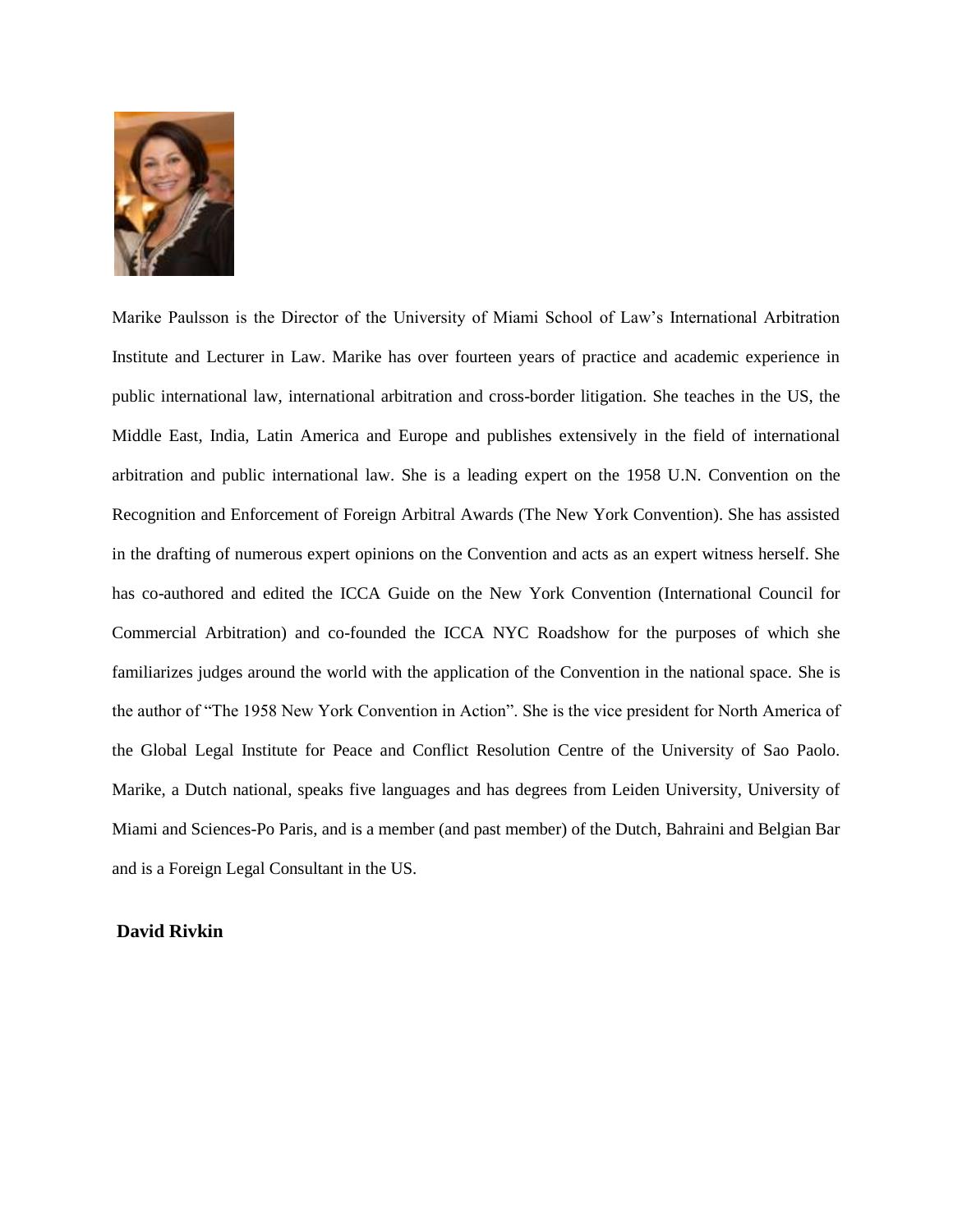

David W. Rivkin is Co-Chair of the International Dispute Resolution Group of Debevoise & Plimpton and the Immediate Past President of the International Bar Association. A litigation partner in the firm's New York and London offices, Mr. Rivkin has served as counsel and arbitrator in international arbitrations throughout the world for more than 30 years. He is consistently ranked as one of the top international dispute resolution practitioners in the world. *Chambers Global* (2015, 2016, & 2017) identified Mr. Rivkin as one of the top fourteen international arbitration practitioners worldwide, and recognized his demonstrated "aptitude for complex, high-stakes disputes" in international arbitration. He has also served on the Board of many other international arbitration institutions.

**Klaus Sachs**

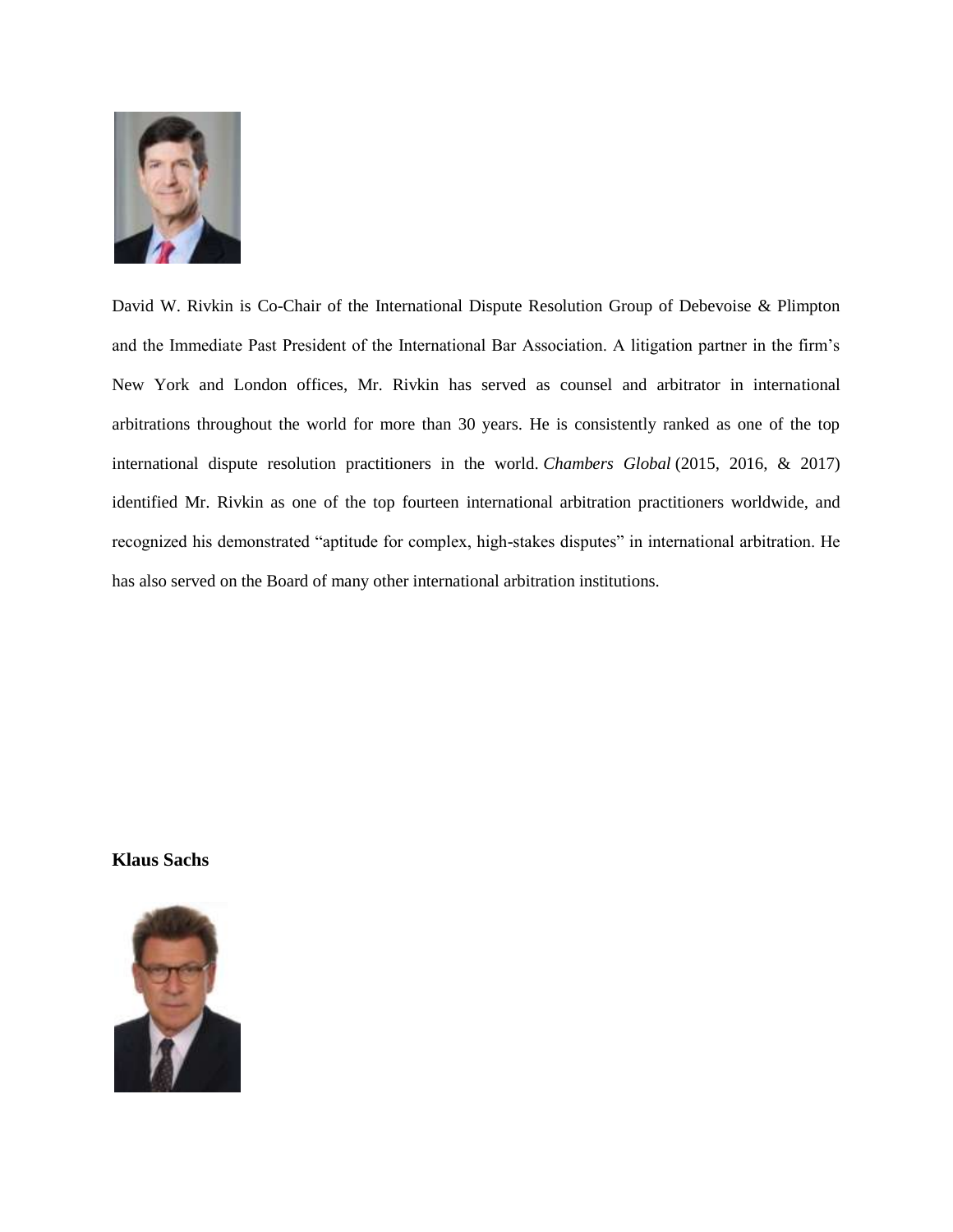Klaus Sachs is a partner of the German law firm CMS Hasche Sigle. He has acted as arbitrator in more than two hundred international arbitrations, both commercial and investor-state disputes under various rules. He is member of the Governing Board of ICCA and a former Vice-President of the ICC Court. He is co-publisher of the German Arbitration Journal and teaches arbitration law as professor at the university of Munich.

## **Roger Wakefield**



Roger Wakefield has been a director in Werksmans Attorneys Litigation and Dispute Resolution Department since 1996. Roger specialises in major commercial litigation with a focus on health, pharmaceutical & life sciences and technology. He has in-depth expertise in cross-border disputes, enforcements of foreign judgments, private international law and commercial litigation in the United States. He is also skilled in arbitration, mediation and alternative dispute resolution; IT litigation; administrative law; intellectual property law, trade marks & copyright law; healthcare and health funding; mining law; and corporate fraud. Roger has been involved in a number of foreign judgment cases that are now leading authorities in South African law. He is named as a leading commercial litigator in The International Who's Who of Commercial Litigators and in Best Lawyers.

## **MARC Conference on Efficiency in Arbitration Proceedings**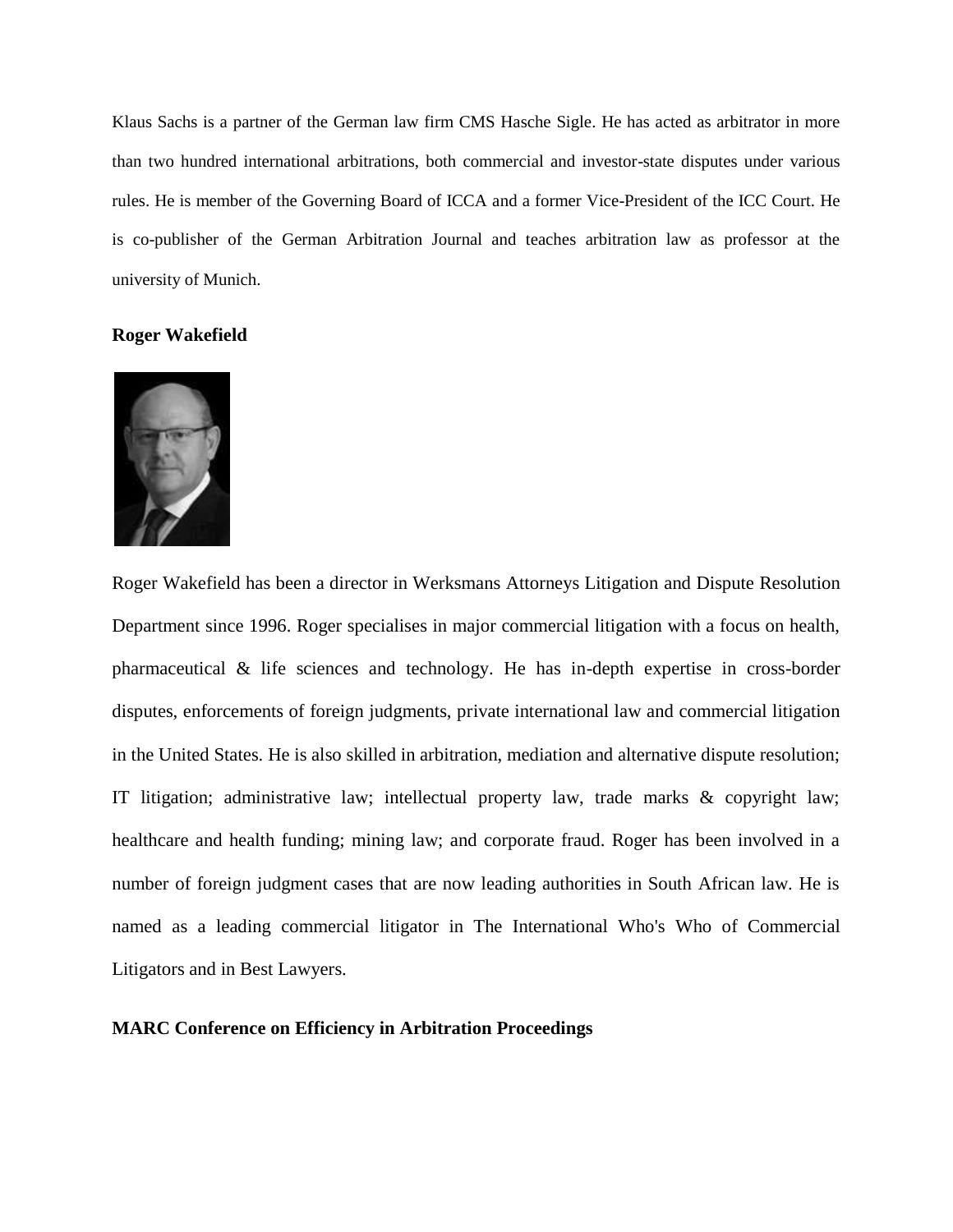The MARC Conference held on 12 July 2017 was a success. The audience had the opportunity to hear Neil Kaplan on the arbitrator's perspective on how to control cost and time in arbitration proceedings, Jalal El Ahdab on the counsel's perspective on how to enhance the efficiency of arbitration proceedings, Cheng-Yee Khong on third-party funding, and. Jamsheed Peeroo on emergency and expedited proceedings.

#### **About the MCCI Arbitration and Mediation Center (MARC):**

MARC is the autonomous Alternative Dispute Resolution branch of the Mauritius Chamber of Commerce and Industry (MCCI). It was established as an initiative of the MCCI to provide the business community with neutral, rapid, efficient, flexible and confidential means of resolving disputes, through mediation or arbitration, as alternatives to litigation before national state courts. MARC benefits from the logistic facilities and services of the MCCI, the oldest private sector institution in Mauritius and the Indian Ocean Region, a well known actor of the world of business and very well-regarded by corporations, governments, legal professions and other private sector stakeholders. The MCCI pioneered institutional arbitration in Mauritius with the setting up of the MCCI Permanent Court of Arbitration in 1996, rebranded as MARC in 2012, and has since then constantly striven, through representations, sensitization campaigns, training, events to spearhead developments in the field of arbitration and ADR in Mauritius and the region.

#### **For more information, contact us :**

Barlen Pillay/ Anjana Khemraz-Chikhuri Permanent Secretariat, MCCI Arbitration and Mediation Center (MARC)